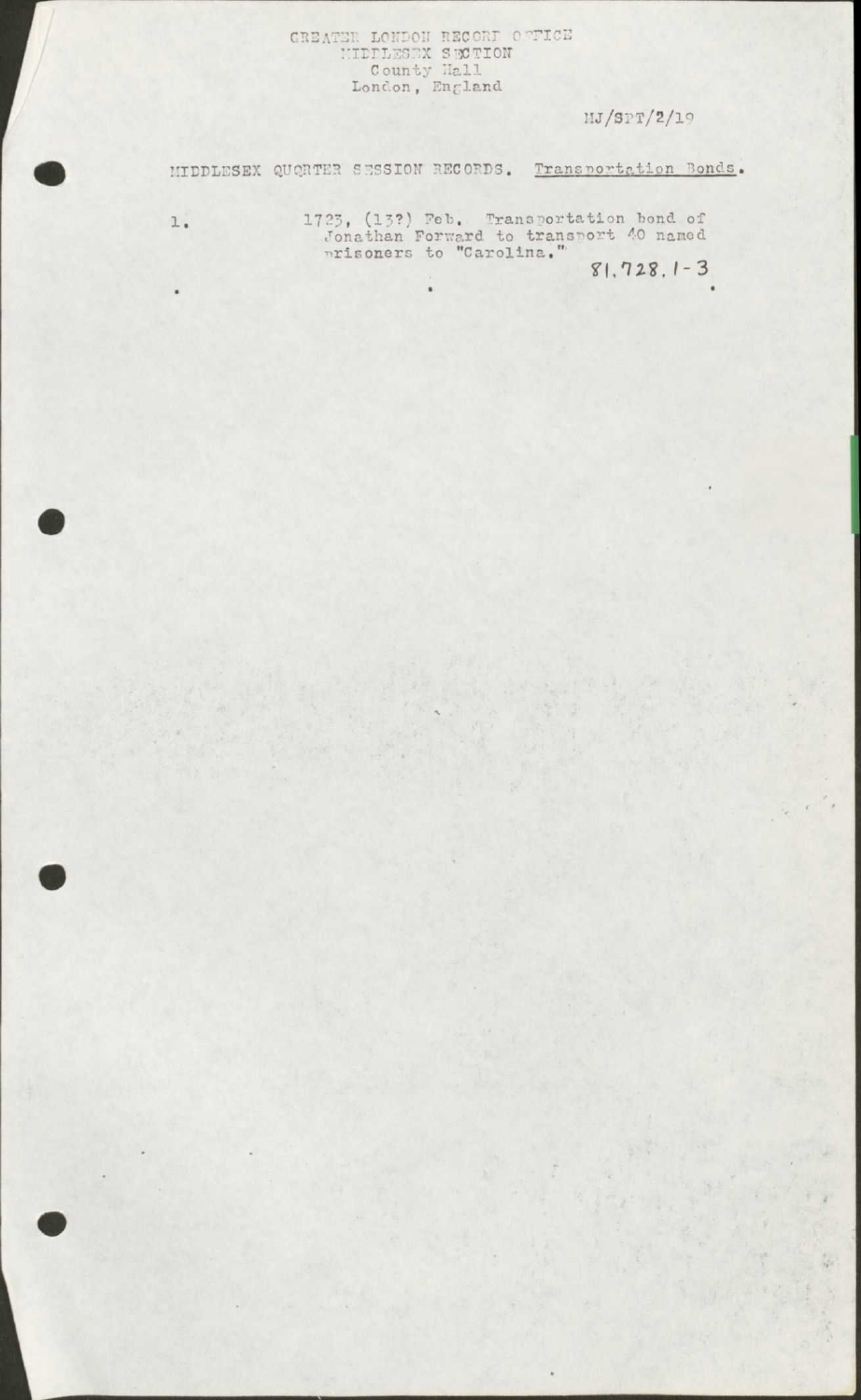# GREATER LONDON RECORD OFFICE<br>
HILLESSE SECTION<br>
County Hall<br>
London, England

l.

### $1\pi/E/1-99$

HIDDLESEX QUARTER SESSION RECORDS. Indentures.

1685, 20 September. Indenture of Zachariah<br>Snall, from London, to Thomas Wythe of<br>London, for service in Carolina, for<br>seven years. Gives conditions of trans-<br>portation and employment.

 $81.73.$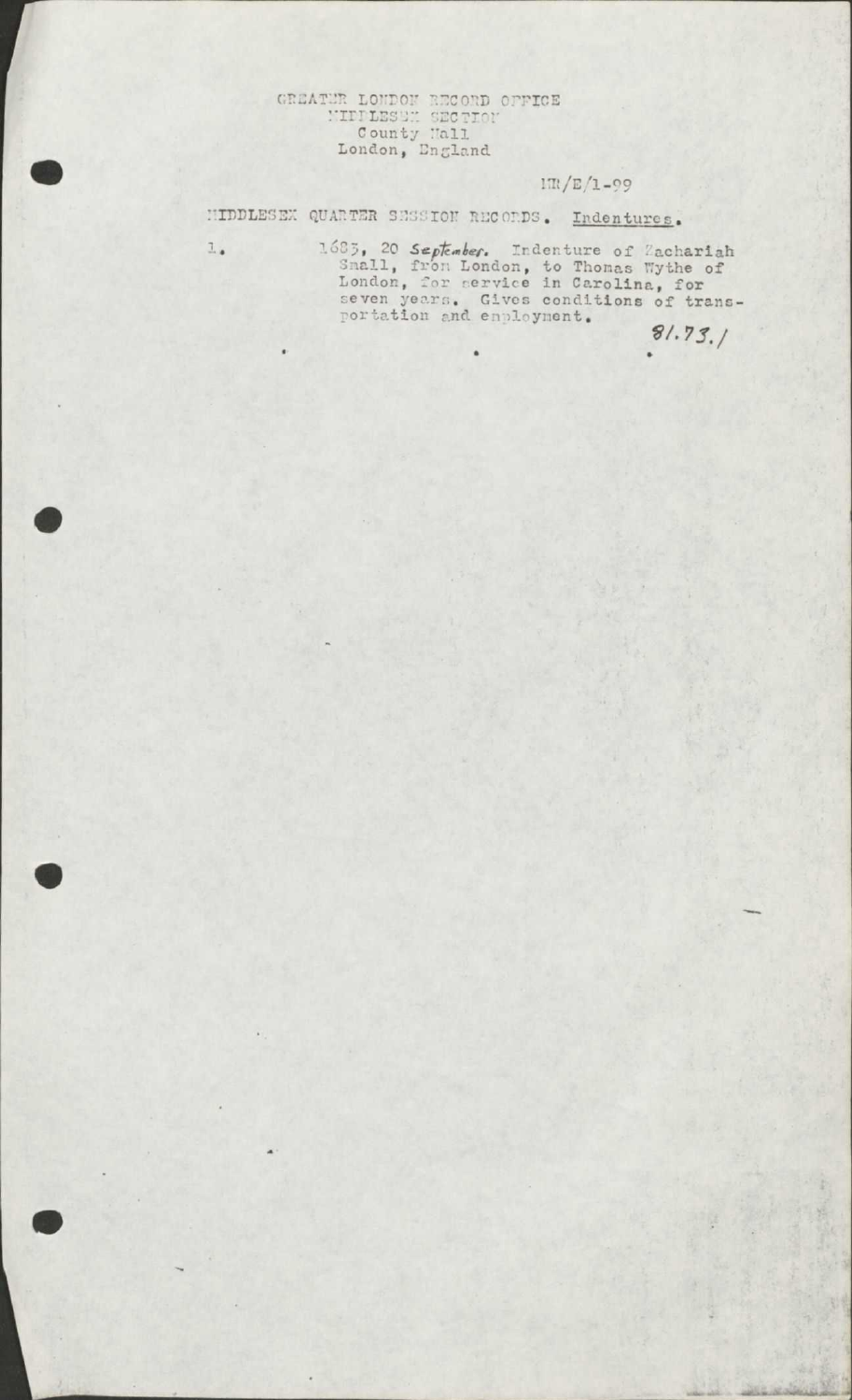# GREATER LOUDON RECORD OFFICE<br>
HIDDLESEN SECTION<br>
County Mall<br>
London, England

### $IR/E/243-342$

|                  | MIDPLESEX QUARTER SESSION RECORDS. Indentures.                                                                                                                                                 |
|------------------|------------------------------------------------------------------------------------------------------------------------------------------------------------------------------------------------|
| $l_{\bullet}$    | 1684, April 14. Indenture of George Preston<br>from Northampton, to John James (?) for<br>service of seven years in Carolina. Gives<br>terms of employment and passage to Carolina.<br>81.74.1 |
| 2.               | 1684, May 1. Indenture of Elizabeth Jersey to<br>William Duton (?) for service in Carolina<br>for four years.                                                                                  |
| $\overline{3}$ . | 81.75.1<br>1684, May 17. Indenture of Richard Mills to<br>William Duton (?) for service in Virginia<br>or Carolina for four years.<br>81.76.                                                   |
| 4.               | 1684, June 6. Indenture of Thomas Hollis to<br>David Car for four years service in Virginia<br>or Carolina.<br>81.77.1                                                                         |
| 5.               | 1684, June 12. Indenture of William Thompson<br>to David Car for service of four years in<br>Virginia or Carolina                                                                              |

 $81.78.1$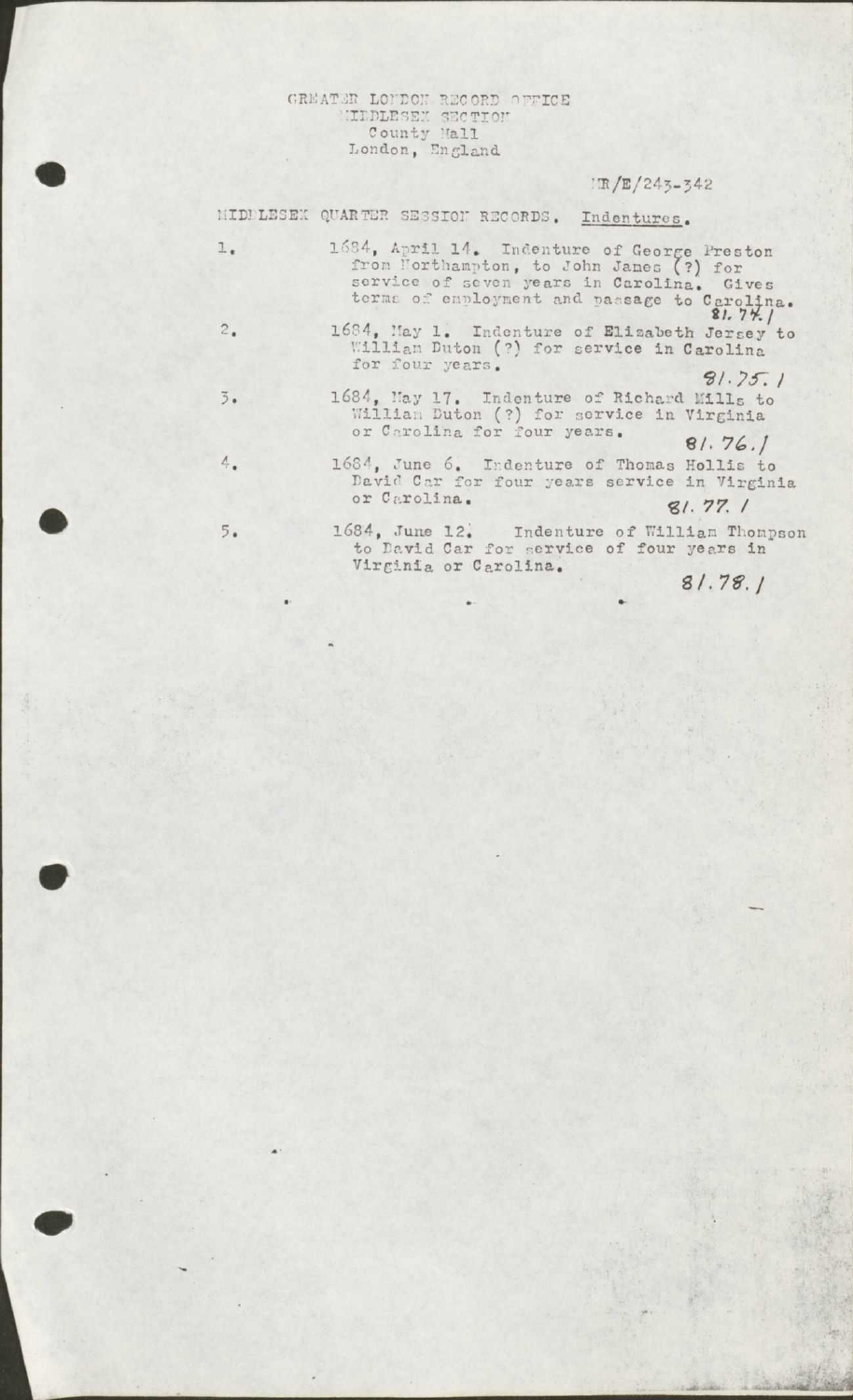GREATER LONDON RECORD OFFICE<br>HIDDLESTX TECTION<br>County Hall<br>London, England

 $Im/E/7.43 - 442$ 

### MIPDLESEX QUARTER SESSION PECORTS. Indentures.

Carolina.

1684, 4 April. Indenture of Adam Gregory<br>from County of Lancaster to Henry Johnson,<br>merchant of London. To serve for a period  $1$  . of four years in Carolina.  $81.729.1$ 1684, 11 April. Indenture of John Law of Ireland to John Smith, merchant, of London. To serve for a period of four years in  $\overline{2}$ .

 $81.730.1$ 

 $\overline{3}$ 

1684, 17 April. Indenture of Richard (Hurst?)<br>to John Snith of London, nerchant. To serve for four years in Carolina.  $81.731.1$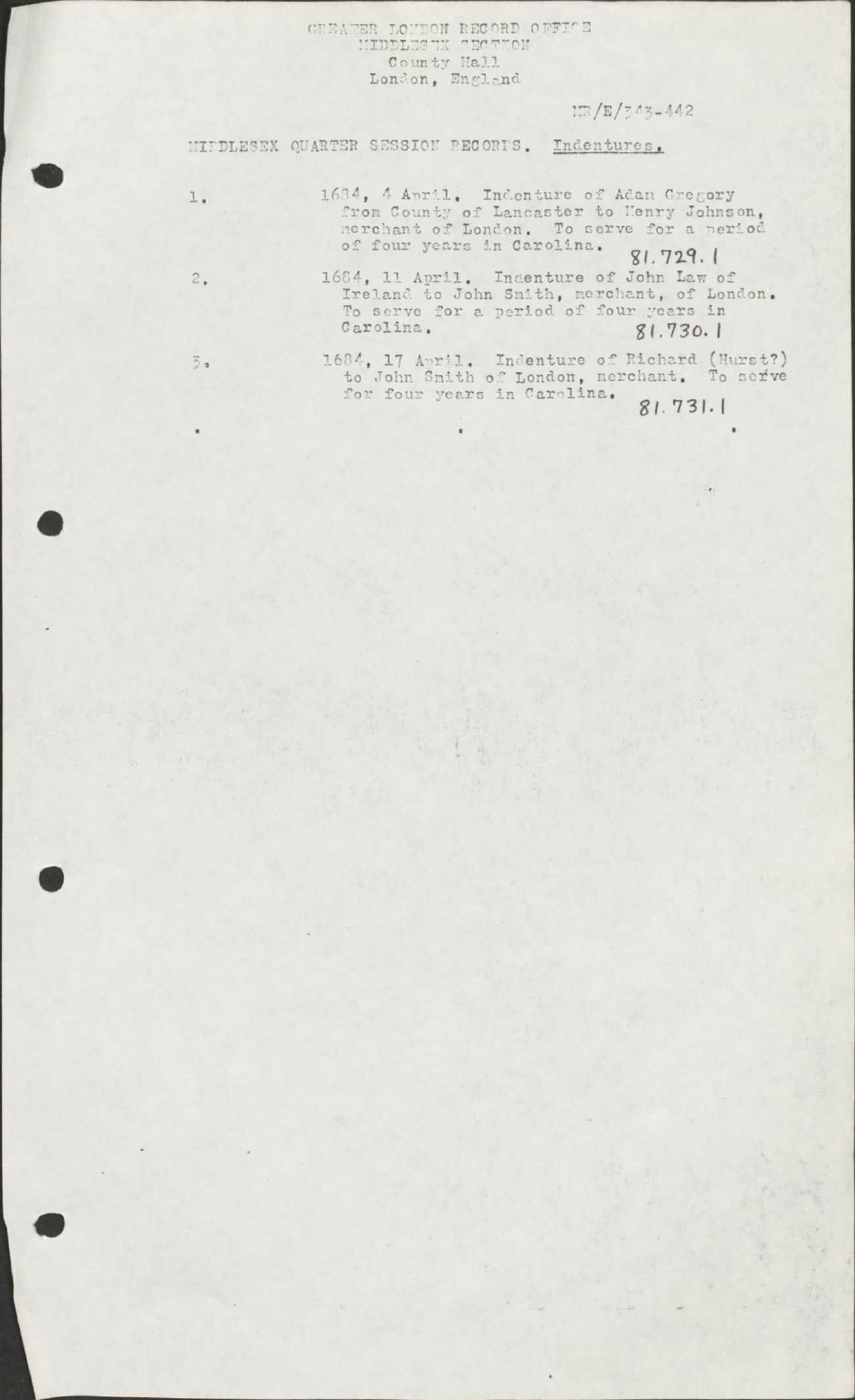### GREATER LONDON RECORD OFFICE<br>
MIDDLESEX SECTION<br>
County Hall<br>
London, England

### $1 \times / E / 443 - 542.$

MIDFLESEX QUARTER SESSION RECORDS. Indentures.

in Carolina.

 $\overline{3}$ .

 $4.$ 

1684, 14 April. Indenture of *Kbel Crode* (?)<br>to Sir Henry Johnson for four years service<br>in Carolina.<br> $d/79$ ı.  $81.79.1$ 

1684, 14 April. Indenture of Daniel Gardner<br>to Sir Henry Johnson for four years service  $2.$ in Carolina.

 $81.80.1$ 1684, 14 April. Indenture of Alice Gardner<br>to Sir Henry Johnson for four years service

 $81.81.1$ 1684, 22 April. Indenture of Benjamin Phillips<br>to John Jones for four years service in Carolina.

 $81.82.1$